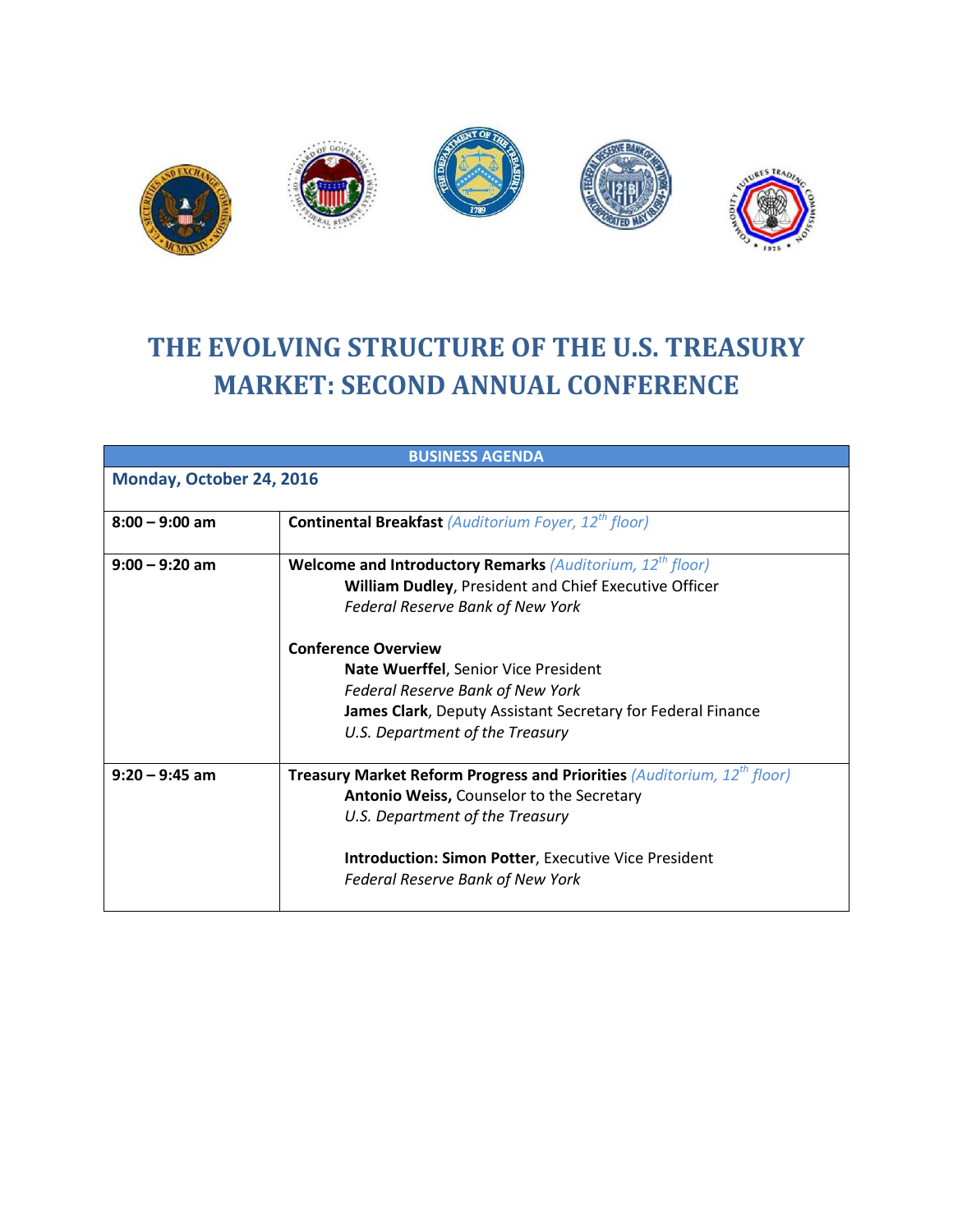| <b>BUSINESS AGENDA (Continued)</b> |                                                                                                                                                                                                                                                         |                                                                                       |  |  |  |
|------------------------------------|---------------------------------------------------------------------------------------------------------------------------------------------------------------------------------------------------------------------------------------------------------|---------------------------------------------------------------------------------------|--|--|--|
| $9:45 - 10:45$ am                  | Data Reporting and the Cash U.S. Treasury Market (Auditorium, 12 <sup>th</sup> floor)                                                                                                                                                                   |                                                                                       |  |  |  |
|                                    | This session will discuss the important considerations that must be made                                                                                                                                                                                |                                                                                       |  |  |  |
|                                    |                                                                                                                                                                                                                                                         | regarding implementing a transaction level public data reporting for the cash         |  |  |  |
|                                    | U.S. Treasury market.                                                                                                                                                                                                                                   |                                                                                       |  |  |  |
|                                    |                                                                                                                                                                                                                                                         |                                                                                       |  |  |  |
|                                    | <b>Moderator:</b>                                                                                                                                                                                                                                       | James Clark, Deputy Assistant Secretary for Federal Finance                           |  |  |  |
|                                    |                                                                                                                                                                                                                                                         | U.S. Department of the Treasury                                                       |  |  |  |
|                                    |                                                                                                                                                                                                                                                         |                                                                                       |  |  |  |
|                                    | Panelists:                                                                                                                                                                                                                                              |                                                                                       |  |  |  |
|                                    |                                                                                                                                                                                                                                                         | Deirdre Dunn, Managing Director, Citigroup                                            |  |  |  |
|                                    |                                                                                                                                                                                                                                                         | Michael Fleming, Vice President, Federal Reserve Bank of New                          |  |  |  |
|                                    |                                                                                                                                                                                                                                                         | York                                                                                  |  |  |  |
|                                    |                                                                                                                                                                                                                                                         | Steven Joachim, Executive Vice President, FINRA                                       |  |  |  |
|                                    |                                                                                                                                                                                                                                                         | Adam Nunes, Head of Business Development, Hudson River                                |  |  |  |
|                                    |                                                                                                                                                                                                                                                         | <b>Trading</b>                                                                        |  |  |  |
|                                    |                                                                                                                                                                                                                                                         | Gerald Pucci, Managing Director, Blackrock<br>Sayee Srinivasan, Chief Economist, CFTC |  |  |  |
|                                    |                                                                                                                                                                                                                                                         |                                                                                       |  |  |  |
| $10:45 - 11:00$ am                 |                                                                                                                                                                                                                                                         | <b>Coffee Break</b> (Auditorium Foyer, 12 <sup>th</sup> floor)                        |  |  |  |
|                                    |                                                                                                                                                                                                                                                         |                                                                                       |  |  |  |
| $11:00 - 11:30$ am                 |                                                                                                                                                                                                                                                         | <b>Morning Keynote Address (Auditorium, 12th floor)</b>                               |  |  |  |
|                                    |                                                                                                                                                                                                                                                         | The Honorable Timothy Massad, Chairman                                                |  |  |  |
|                                    |                                                                                                                                                                                                                                                         | U.S. Commodity Futures Trading Commission                                             |  |  |  |
|                                    |                                                                                                                                                                                                                                                         |                                                                                       |  |  |  |
|                                    |                                                                                                                                                                                                                                                         | Introduction: William Dudley, President and Chief Executive Officer                   |  |  |  |
|                                    |                                                                                                                                                                                                                                                         | Federal Reserve Bank of New York                                                      |  |  |  |
|                                    |                                                                                                                                                                                                                                                         |                                                                                       |  |  |  |
| 11:30 am $-$ 12:15 pm              | <b>Treasury Secondary Market Clearing Practices (Auditorium, 12<sup>th</sup> floor)</b><br>This panel will discuss potential ways to improve the clearing for secondary<br>market Treasury transactions executed on the interdealer brokerage platforms |                                                                                       |  |  |  |
|                                    |                                                                                                                                                                                                                                                         |                                                                                       |  |  |  |
|                                    |                                                                                                                                                                                                                                                         | (IDBs), and will discuss the current clearance practices of non-FICC members.         |  |  |  |
|                                    |                                                                                                                                                                                                                                                         |                                                                                       |  |  |  |
|                                    | <b>Moderator:</b>                                                                                                                                                                                                                                       | Frank Keane, Assistant Vice President                                                 |  |  |  |
|                                    |                                                                                                                                                                                                                                                         | <b>Federal Reserve Bank of New York</b>                                               |  |  |  |
|                                    |                                                                                                                                                                                                                                                         |                                                                                       |  |  |  |
|                                    | Panelists:                                                                                                                                                                                                                                              |                                                                                       |  |  |  |
|                                    |                                                                                                                                                                                                                                                         | <b>Isaac Chang, Managing Director, AQR Capital Management</b>                         |  |  |  |
|                                    |                                                                                                                                                                                                                                                         | Giuseppe Nuti, Managing Director, UBS                                                 |  |  |  |
|                                    |                                                                                                                                                                                                                                                         | Radhika Mithal, Officer, Federal Reserve Bank of New York                             |  |  |  |
|                                    |                                                                                                                                                                                                                                                         | Murray Pozmanter, Managing Director, DTCC                                             |  |  |  |
|                                    |                                                                                                                                                                                                                                                         | John Shay, Senior Vice President, NASDAQ                                              |  |  |  |
|                                    |                                                                                                                                                                                                                                                         | Stuart Wexler, General Counsel, ICAP                                                  |  |  |  |
|                                    |                                                                                                                                                                                                                                                         |                                                                                       |  |  |  |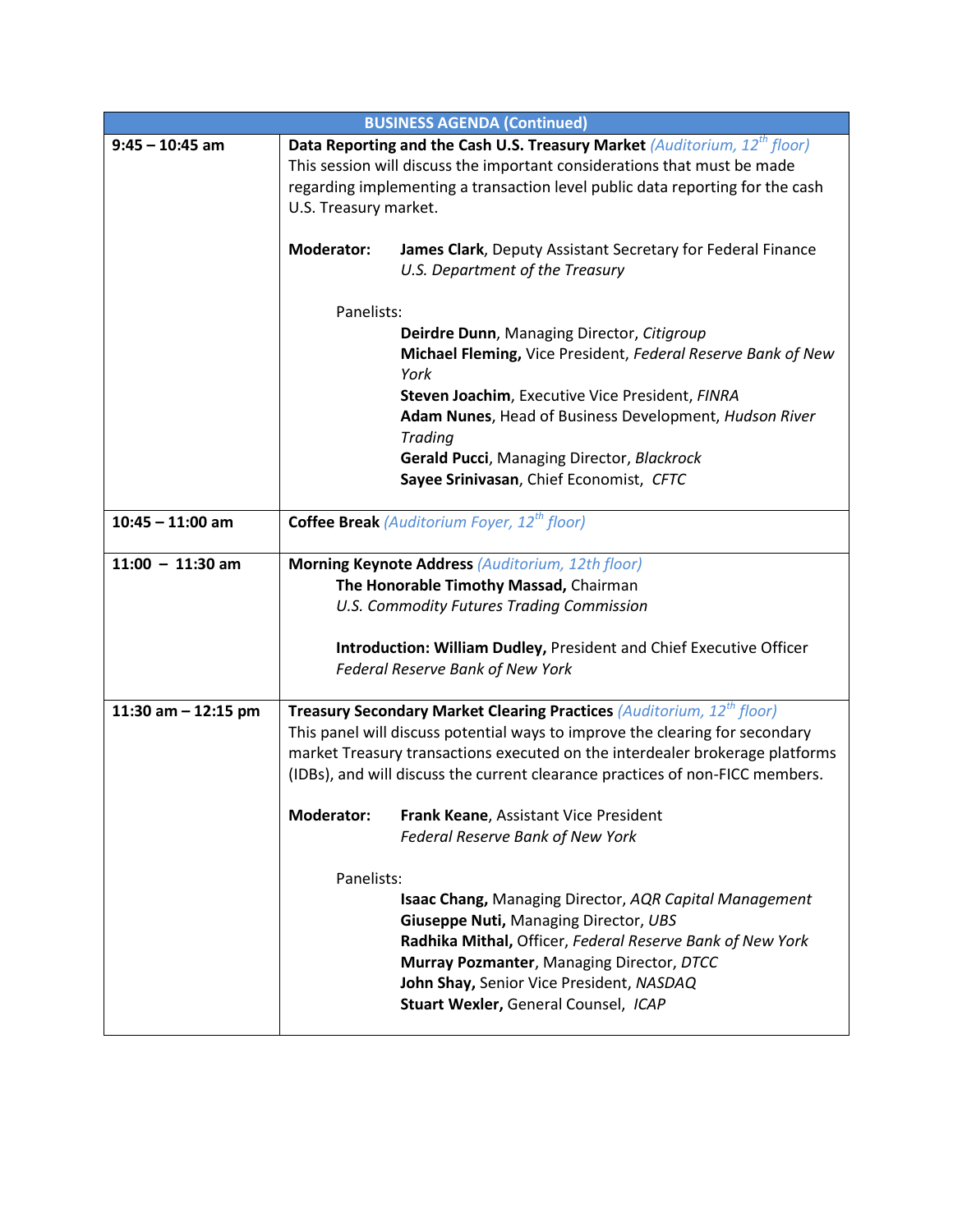| <b>BUSINESS AGENDA (Continued)</b> |                                                                                                                                                              |                                                                             |  |  |
|------------------------------------|--------------------------------------------------------------------------------------------------------------------------------------------------------------|-----------------------------------------------------------------------------|--|--|
| $12:15 - 2:00$ pm                  |                                                                                                                                                              | <b>Lunch Keynote Address (Liberty Dining Room, 1st floor)</b>               |  |  |
|                                    |                                                                                                                                                              | The Honorable Mary Jo White, Chair                                          |  |  |
|                                    |                                                                                                                                                              | U.S. Securities and Exchange Commission                                     |  |  |
|                                    |                                                                                                                                                              |                                                                             |  |  |
|                                    |                                                                                                                                                              | Introduction: William Dudley, President and Chief Executive Officer         |  |  |
|                                    |                                                                                                                                                              | Federal Reserve Bank of New York                                            |  |  |
|                                    |                                                                                                                                                              |                                                                             |  |  |
| $2:00 - 3:00$ pm                   |                                                                                                                                                              | The Future of Treasury Market Settlement (Auditorium, $12^{th}$ floor)      |  |  |
|                                    | This panel will discuss the future of the settlement process for Treasury market                                                                             |                                                                             |  |  |
|                                    | transactions following the announced plans of JPMorgan Chase to exit from                                                                                    |                                                                             |  |  |
|                                    | government settlement services for broker dealers.                                                                                                           |                                                                             |  |  |
|                                    |                                                                                                                                                              |                                                                             |  |  |
|                                    | Moderator:                                                                                                                                                   | Jerome Powell, Member                                                       |  |  |
|                                    |                                                                                                                                                              | Board of Governors of the Federal Reserve System                            |  |  |
|                                    |                                                                                                                                                              |                                                                             |  |  |
|                                    | Panelists:                                                                                                                                                   |                                                                             |  |  |
|                                    |                                                                                                                                                              | Phil Davies, Managing Director, Morgan Stanley                              |  |  |
|                                    |                                                                                                                                                              | Gerald Hassell, CEO, Bank of New York Mellon                                |  |  |
|                                    |                                                                                                                                                              | <b>Shane Ó Cuinn, Managing Director, Credit Suisse</b>                      |  |  |
|                                    |                                                                                                                                                              | Murray Pozmanter, Managing Director, DTCC                                   |  |  |
|                                    |                                                                                                                                                              | Brian Ruane, CEO of Broker-Dealer Services, Bank of New York                |  |  |
|                                    |                                                                                                                                                              | Mellon                                                                      |  |  |
|                                    |                                                                                                                                                              |                                                                             |  |  |
| $3:00 - 3:15$ pm                   |                                                                                                                                                              | <b>Coffee Break</b> (Auditorium Foyer, 12 <sup>th</sup> floor)              |  |  |
|                                    |                                                                                                                                                              |                                                                             |  |  |
| $3:15 - 4:15$ p.m.                 |                                                                                                                                                              | Evolution of Treasury Market Structure (Auditorium, 12 <sup>th</sup> floor) |  |  |
|                                    | This forward-looking panel will discuss the primary ways in which Treasury<br>markets may evolve as well as the implications for market liquidity, potential |                                                                             |  |  |
|                                    |                                                                                                                                                              |                                                                             |  |  |
|                                    | risks, and oversight.                                                                                                                                        |                                                                             |  |  |
|                                    |                                                                                                                                                              |                                                                             |  |  |
|                                    | <b>Moderator:</b>                                                                                                                                            | Nate Wuerffel, Senior Vice President                                        |  |  |
|                                    |                                                                                                                                                              | Federal Reserve Bank of New York                                            |  |  |
|                                    |                                                                                                                                                              |                                                                             |  |  |
|                                    | Panelists:                                                                                                                                                   |                                                                             |  |  |
|                                    |                                                                                                                                                              | Alain Chaboud, Principal Economist, Board of Governors of the               |  |  |
|                                    |                                                                                                                                                              | <b>Federal Reserve System</b>                                               |  |  |
|                                    |                                                                                                                                                              | Dan Dufresne, Treasurer, Citadel                                            |  |  |
|                                    |                                                                                                                                                              | Ryan Sheftel, Global Head of Fixed Income, Global Trading                   |  |  |
|                                    |                                                                                                                                                              | <b>Systems</b>                                                              |  |  |
|                                    |                                                                                                                                                              | Tom Wipf, Managing Director, Morgan Stanley                                 |  |  |
|                                    |                                                                                                                                                              | Mihir Worah, Managing Director, PIMCO                                       |  |  |
|                                    |                                                                                                                                                              |                                                                             |  |  |